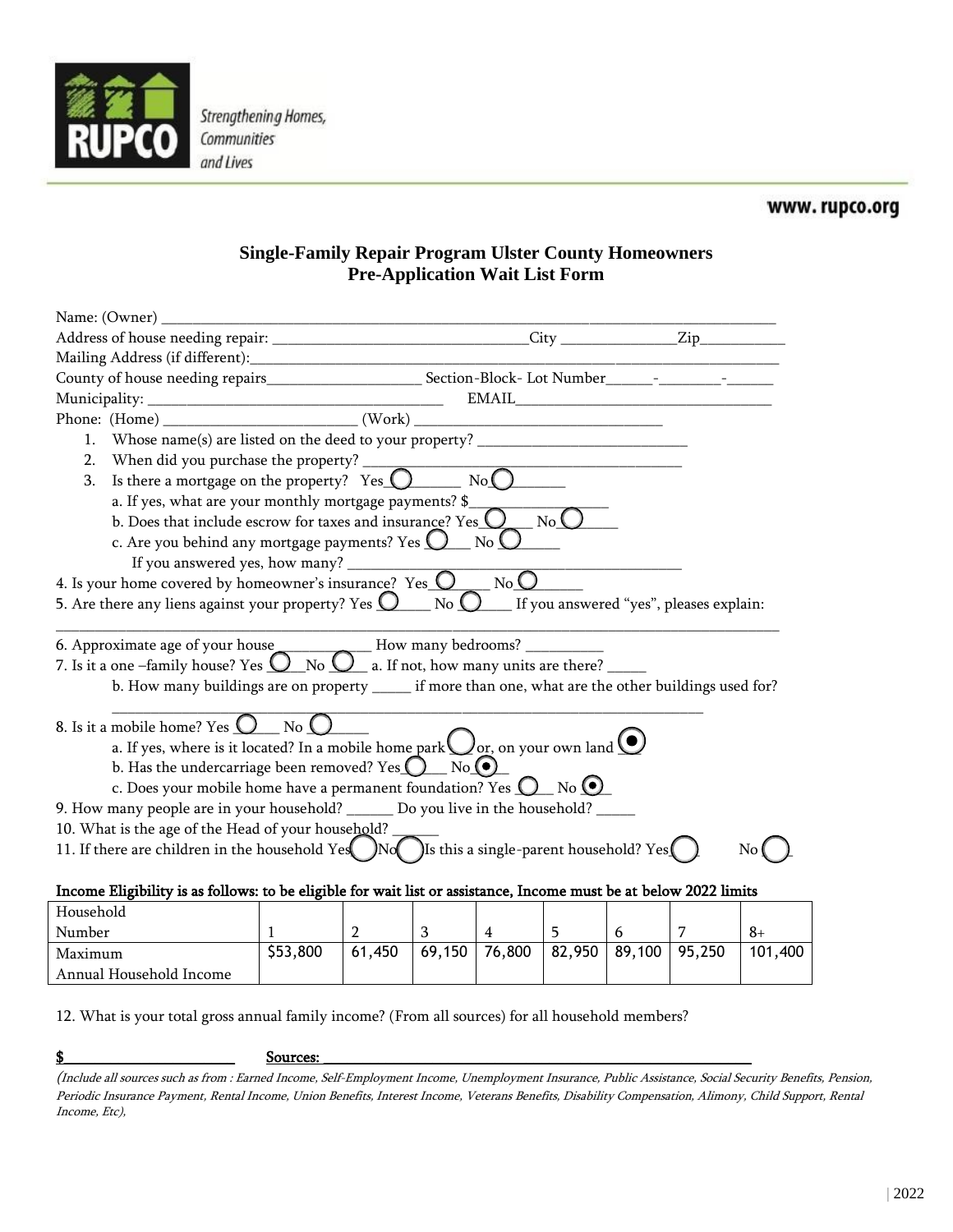13. Beginning with the Applicant, list the Legal Names, Birthdates, Social Security numbers, and relationship to applicant of each person who resides in your home. If you Do Not wish to disclose your Race or Ethnicity, Please Check Here  $\_$  I do not wish to disclose my Race or Ethnicity.

|                                                                                                                                                                                                                                                                                                                                                                                                   |                                              | HOUSEHOLD INFORMATION ALL MEMBERS INCLUDING APPLICANT |                                                   |
|---------------------------------------------------------------------------------------------------------------------------------------------------------------------------------------------------------------------------------------------------------------------------------------------------------------------------------------------------------------------------------------------------|----------------------------------------------|-------------------------------------------------------|---------------------------------------------------|
| NAME AND GENDER (MALE<br>/FEMALE)                                                                                                                                                                                                                                                                                                                                                                 | <b>BIRTHDATE</b><br><b>AND</b><br><b>AGE</b> | SOCIAL SECURITY #<br>RACE/ETHNICITY                   | HEAD/SPOUSE/SON<br>DAUGHTER/PARTNER<br><b>ECT</b> |
|                                                                                                                                                                                                                                                                                                                                                                                                   |                                              |                                                       |                                                   |
|                                                                                                                                                                                                                                                                                                                                                                                                   |                                              |                                                       |                                                   |
|                                                                                                                                                                                                                                                                                                                                                                                                   |                                              |                                                       |                                                   |
|                                                                                                                                                                                                                                                                                                                                                                                                   |                                              |                                                       |                                                   |
|                                                                                                                                                                                                                                                                                                                                                                                                   |                                              |                                                       |                                                   |
|                                                                                                                                                                                                                                                                                                                                                                                                   |                                              |                                                       |                                                   |
| 14. Does anyone in the household have a handicapping condition? Yes $Q$ No $Q^-$<br>Visual Impairment <b>Accessibility Other:</b> 1997 CHD Other:<br>15. What is the nature of the repair/rehab work to be done on your home?<br>16. How long has this work needed to be done? _______ (circle one) months years<br>18. Are you interested in low interest loan for this work? Yes ______ No_____ |                                              |                                                       |                                                   |
| 19. Number of Years of Education for Main Applicant _________<br>20. Foreign Born? ______ Main Applicant __________ Co- Applicant __________                                                                                                                                                                                                                                                      |                                              |                                                       |                                                   |
| 21. Citizen or Legal Resident Alien? ______ Main Applicant ________ Co Applicant _______<br>22. Have you been received any services from our Agency? _____Yes _____No If yes, when ___________                                                                                                                                                                                                    |                                              |                                                       | date.                                             |
| I/We certify that all information contained in this pre-application is true and correct.                                                                                                                                                                                                                                                                                                          |                                              |                                                       |                                                   |
|                                                                                                                                                                                                                                                                                                                                                                                                   |                                              |                                                       | Date                                              |
|                                                                                                                                                                                                                                                                                                                                                                                                   |                                              |                                                       |                                                   |
| Return completed pre-application to:<br>Questions call 845-331-9860 Extension 303<br>Please allow 3 to 4 week's response time for approval/denial of the wait list                                                                                                                                                                                                                                | RUPCO 301 FAIR STREET KINGSTON, NY 12401     |                                                       |                                                   |

EQUAL HOUSING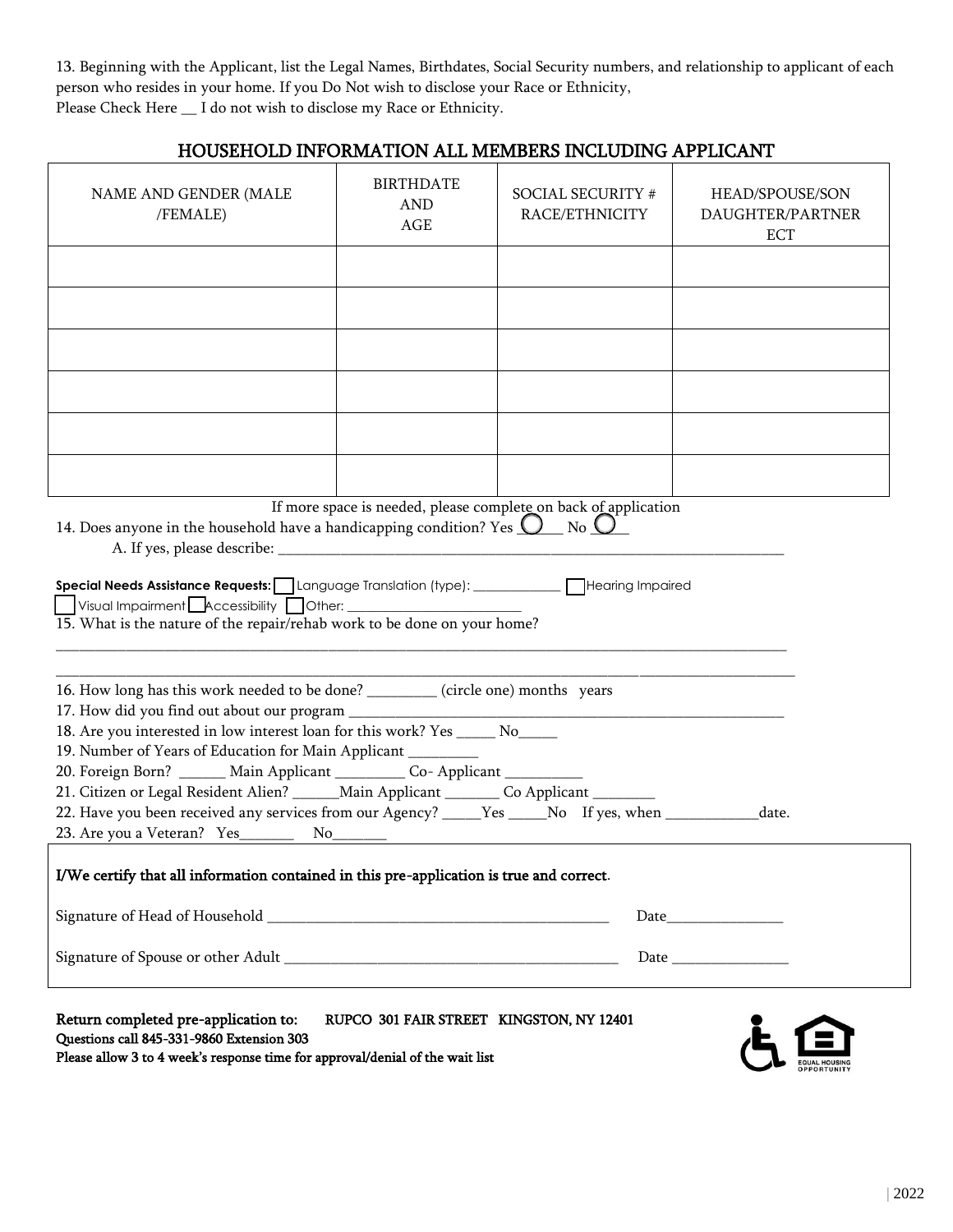## Single Family Repair Program Ulster County

RUPCO has been administering repair grants to eligible homeowners for over 25 years. Part of our mission is to help eligible property owners in Ulster County repair their homes with the use of Public and Private funding with the overall effect of maintaining a higher level of safe and sanitary affordable housing stock in our county.

## General Guidelines:

Although this does not list all of the guidelines of the program, the basic rules are as follows for most funding programs. Funding program requirements, limits and regulations may change depending on the funding source available at the time of service.

-Must be listed as owner of the property. ( cannot be a trust, life estate or life lease)

-Ownership must be proven in the form of a current deed. If someone is listed with you as owner is deceased, then a death certificate must be shown. All persons listed on deed must agree to the program. Some programs may not allow Life estates or life leases ( funding sources avaialble will be reviewed for this restriction at the time of service).

-The applicant must live in the dwelling being repaired as their primary residence for the term of the agreement. A letter will be sent annually requesting the applicant state that they still live there.

-The funding assistance will be in the form of a zero interest defferred loan. It will be placed as a lien on the dwelling for the term of the agreement. The owner will be asked to sign a funding agreement outlining the conditions of the programs and sign a note and mortgage securing the agreement.

-Total existing mortgage liens and new program funding grants cannot exceed 80% of the full market value tax assesssment.

-If the owner decides to sell, refinance or otherwise transfer ownership to someone else before the end of the agreement term, all or part of the grant funding may be requested to be repaid.

-In order to prove eligiblity , all income from all household members 18 and over will be requested. All programs have income limits and we cannot serve households above those limits. ( limits will be reviewed based on the funding sources that are available at time of service) . Assets other than your home may also be calculated into your total income as imputed income or limited based on the type of program funding avialable.

-All school and land taxes , mortgage payments and homeowners insurance must be current and up to date.

-Our agency will charge a fee to administer the program, it will be part of the grant and total lien.

-All work will be performed by insured contractors of your choice within a budgetary amount and procurement of bids. You have the right, and are encouraged to obtain your own estimates in additon to our bidding.

-In order to meet certain Equal Opportunity goals our agency may require that a certain amount of any work provided be provided by a certified NYS minority or women owned business

-Projects deemed too small, too large, or outside of the scope of normal repair will not be considered.

-All health and safety failures in the owners unit must be included in the program if funding is available or the project will not be considered. Tenant units are not covered under this program but is the responsiblity of the owner to correct issues that exist in tenant units that occupy the same building as the owners unit in mult-unit properties. Detached buildings or structures are not covered under the program.

-Some funding sources will require energy audits to be performed on the homes with additional assistance for energy saving applications offered.

-All applicants will receive educational materials on home maintainance, credit, public services and may be required to attend an informational meeting on these topics.